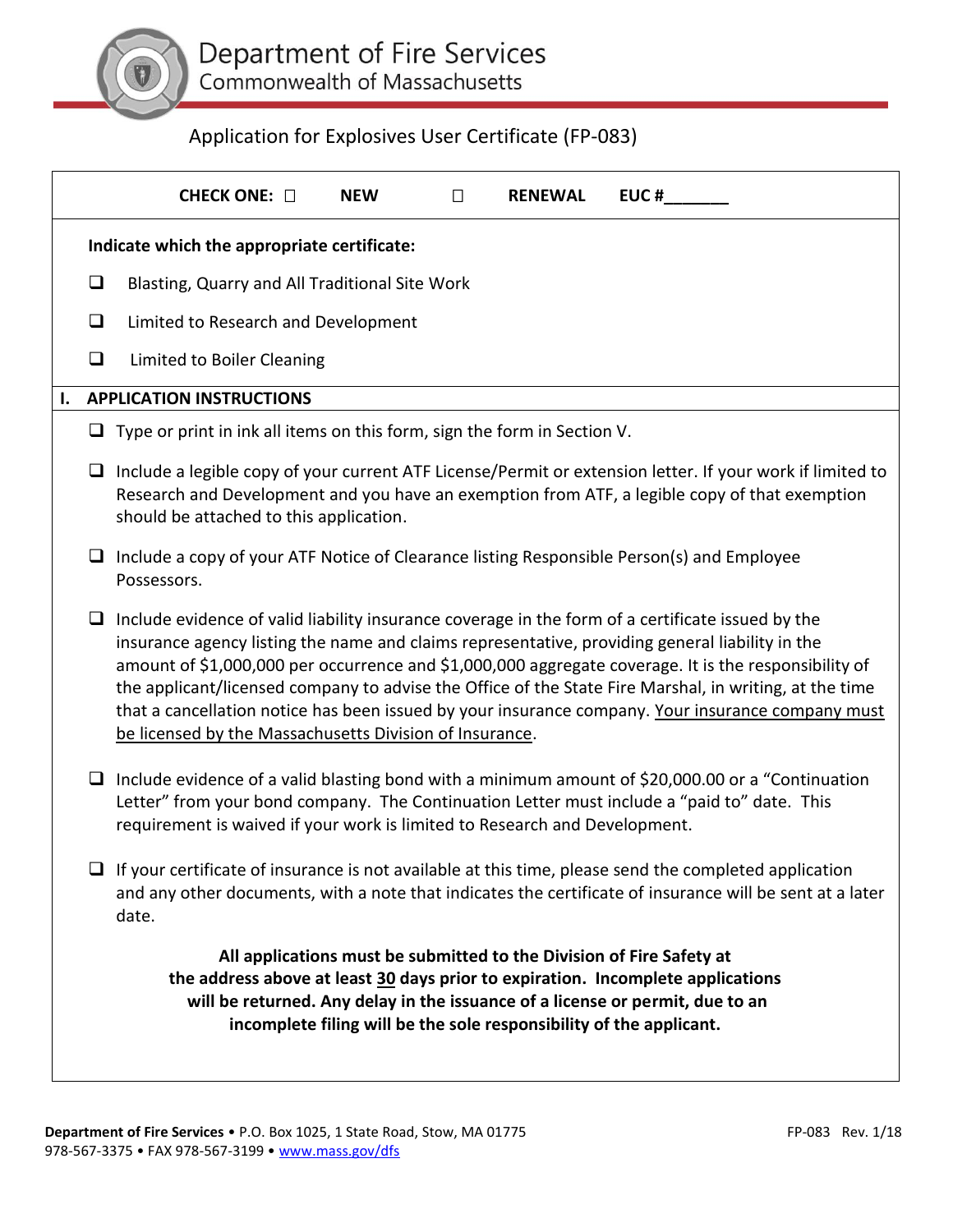# **II. APPLICANT INFORMATION (OWNER OR PRINCIPLE OF COMPANY) Note: All businesses conducting work in the Commonwealth of Massachusetts must be registered as a Business Entity with the Secretary of State's Office.** Name of Applicant:  $\frac{1}{\text{last}}$  Date of Birth: Month Day Year Residential address required City/Town, State Zip City/Town Zip

| Street Address: <u>New York Barnett Address</u>                                                                |                                                                                                                 |            |       |                        |
|----------------------------------------------------------------------------------------------------------------|-----------------------------------------------------------------------------------------------------------------|------------|-------|------------------------|
|                                                                                                                | Residential address required                                                                                    | City/Town, | State | Zip                    |
| Mailing Address (if different): _______________                                                                |                                                                                                                 |            |       |                        |
|                                                                                                                | City/Town                                                                                                       | State      | Zip   |                        |
| Email Address: North and Sensing and Sensing and Sensing and Sensing and Sensing and Sensing and Sensing and S |                                                                                                                 |            |       |                        |
|                                                                                                                | (All renewal notices will be electronically, not by regular, effective immediately.)                            |            |       |                        |
|                                                                                                                | Are you a U.S. Citizen: () YES () NO (If you answered NO, then you must attach copies of your federal documents |            |       |                        |
|                                                                                                                | showing your INS-issued alien number or admission number and social security card.)                             |            |       |                        |
|                                                                                                                |                                                                                                                 |            |       |                        |
|                                                                                                                |                                                                                                                 |            |       |                        |
|                                                                                                                |                                                                                                                 |            |       |                        |
|                                                                                                                |                                                                                                                 |            |       |                        |
|                                                                                                                |                                                                                                                 |            |       |                        |
|                                                                                                                |                                                                                                                 |            |       |                        |
|                                                                                                                |                                                                                                                 |            |       |                        |
|                                                                                                                | How many continuous years have you been associated with the explosives industry? ___________                    |            |       |                        |
|                                                                                                                |                                                                                                                 |            |       |                        |
| <b>COMPANY INFORMATION</b><br>Ш.                                                                               |                                                                                                                 |            |       |                        |
|                                                                                                                |                                                                                                                 |            |       |                        |
|                                                                                                                |                                                                                                                 |            |       |                        |
|                                                                                                                |                                                                                                                 |            |       |                        |
|                                                                                                                |                                                                                                                 |            |       |                        |
|                                                                                                                |                                                                                                                 |            |       |                        |
|                                                                                                                |                                                                                                                 |            |       |                        |
|                                                                                                                |                                                                                                                 |            |       |                        |
|                                                                                                                |                                                                                                                 |            |       |                        |
|                                                                                                                |                                                                                                                 |            |       |                        |
|                                                                                                                | Business (Mailing) Address: <u>CHANNEL City/Town</u> City/Town State                                            |            | Zip   |                        |
|                                                                                                                | Business Phone Number: ________-________________________ (please indicate if this is a mobile phone)            |            |       |                        |
|                                                                                                                |                                                                                                                 |            |       |                        |
|                                                                                                                |                                                                                                                 |            |       |                        |
|                                                                                                                |                                                                                                                 |            |       |                        |
|                                                                                                                | I attest that I understand the contents of 527 CMR 1.00 and M.G.L. c 148.                                       |            |       | $\{\}$ YES $\{\}$ NO   |
|                                                                                                                |                                                                                                                 |            |       |                        |
|                                                                                                                | I attest that all explosive materials shall be stored according to all the requirements of 527 CMR 1.00         |            |       |                        |
| and all applicable Federal regulations.                                                                        |                                                                                                                 |            |       | $\{ \}$ YES $\{ \}$ NO |
|                                                                                                                |                                                                                                                 |            |       |                        |
|                                                                                                                |                                                                                                                 |            |       |                        |
|                                                                                                                |                                                                                                                 |            |       |                        |
|                                                                                                                |                                                                                                                 |            |       |                        |
|                                                                                                                |                                                                                                                 |            |       |                        |
|                                                                                                                |                                                                                                                 |            |       |                        |
|                                                                                                                |                                                                                                                 |            |       |                        |
|                                                                                                                |                                                                                                                 |            |       |                        |